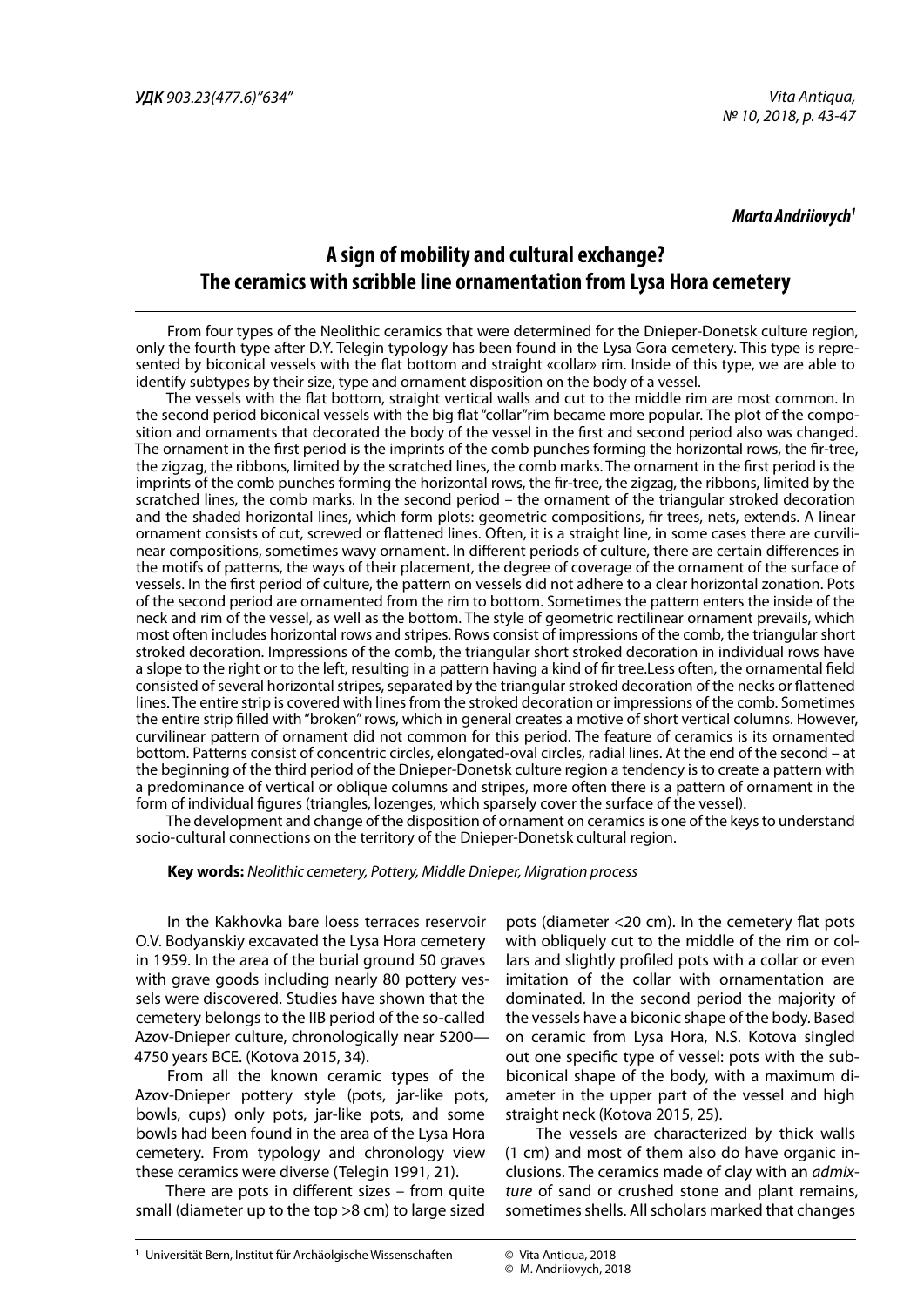of admixture in the clay are indicators of culture influence from new came migration groups or neighborhoods cultures (Telegine 1968, 42).

The ornamentations of the Azov-Dnieper ceramic are relatively simple, like those of the Dnieper-Donetsk pottery style: comb prints, impressions and scribbled lines. In the first period the most typical ornaments are comb prints and scribbled lines, which are forming horizontal rows, tree, zigzag, tape, limited incised lines; in the second period triangular impression and incised horizontal lines, trees, grids, geometric compositions are more common. The linear pattern consists of cuts, underlined or smooth lines. Straight lines are the most common, in some cases, there are curved tracks, sometimes wavy pattern.

Comparing to the Dnieper-Donetsk pottery, where comb prints and scribbled lines observed as the oldest ornamentation (Telegin 1968, 167) we can suggest that for Azov-Dnieper pottery style it might be the oldest kind of ornamentation too, especially because in the second period both types of ornament weren't typical any more.

In my view, the observable differences in the vessels' ornamentation, as well as the differing admixtures in the clay could be explained by spatial mobility only, whereas two different hypotheses can be formulated:

1. The migration (permanent residential mobility) of social groups to the Dnieper-Donetsk region

2. Phenomena of exchange beyond the Dnieper-Donetsk region between different social groups having different pottery production practices.

Comb ornamentation was one of the most common ornaments in Neolithic Eastern Europe. Earlier scholars connected influences and distribution of this type ornamentation to the social groups making Pit-comb ware pottery style, Kama, Valdayi, Narva pottery (Telegin 1968, 169). Now looks like the ceramic with comb ornamentation came also with social groups producing the Cardium pottery style (Gaskevich 2010, 247; Kotova 2015, 64).

But in the second period of the "Azov-Dnieper culture" the most popular ornamentation became impressions which were made with sharp stick, and the linear ornamentation also almost disappeared.

If the comb ornamentation was created in the Middle part of Dnieper river (as D.Ya. Telegin wrote) or spread with three different waves of the sea migration of social groups making the Cardium pottery style (Kotova 2015,65), and then were new influences from those, who made ceramic with triangular impressions, we can suppose that scribbled linear ornamentations could be the base of local ornamentation, which was created in Bug-Dniester pottery style in the Early Neolithic period.

Furthermore, the Bug-Dniester pottery style is one of the oldest in the Neolithic on the territory of Ukraine having ceramics with linear ornament (Telegin?). Also, as N.S. Kotova pointed out, in the first period of the Bug-Dniester pottery style, one of the typical shapes of vessels were pots of the Lysa Hora type (vessels with short straight neck and biconic shape, with a maximum diameter in the middle part of the vessel) (Kotova 2015, 42).

That could mean that the social groups making the Azov-Dnieper pottery and had also founded the Lysa Hora cemetery had contacts with groups producing the Bug-Dniester pottery style. The latter also shows in this period typical linear and impressions ornamentation in vessel decoration.

But on another hand, linear ornament could have been influenced by the Surska pottery style. V.N. Danylenko wrote that after a phase of the decline of the Surska and the following production of the Asov-Dnieper pottery style in the region, social groups making the Surska pottery style appeared again at the same region. The main indication of the the Surska pottery style were ceramic with scribbled lines and with granulated shells in the clay (Danylenko 1969, 27). And if Danylenko can suggest that the appearance of the triangular impressions at the surface of the sharp bottomed vessels is nothing else as a result of the cultural exchanges with social groups producing Azov-Dnieper pottery (and I would like to mention that triangular impressions belong to the second period of Azov-Dnieper pottery style), then I would assume that scribbled lines ornamentation on typical flat bottomed biconical pots had been cross-influenced result of cross-cultural contacts in the region.

Scribbled linear ornamentation from all found fragments in Lysa Hora taken only 16,5% from all ceramic at the cemetery. A similar correlation can be found at the Mykilskyi cemetery. There only 10 from 60 vessels have scribbled linear ornamentation (Telegin 1991, 22). At the settlements Sobachky and Vovnygi linear ceramics make up to 40% of the pottery (Telegin 1968, 168) and these settlements belong to the first period of Azov-Dnieper style, which dated 6050-5750 BC.

Which local groups were distributing the stylistic technique of using scribble linear ornamentation? Of course, like all types of the decoration in the Neolithic it is quite a simple ornamentation: just scribble lines made with a wood stick or imprints of this stick – so it could be basic for any pottery production. But, as I wrote earlier, from simple lines consist the plot of the vessel's ornamentation, which could help us attribute vessels with ornamentation to some migration and exchanged processes in the region. In the Lysa Hora cemetery pottery with plots of trees and bands of diagonals was found, which are quite basic plots for the Azov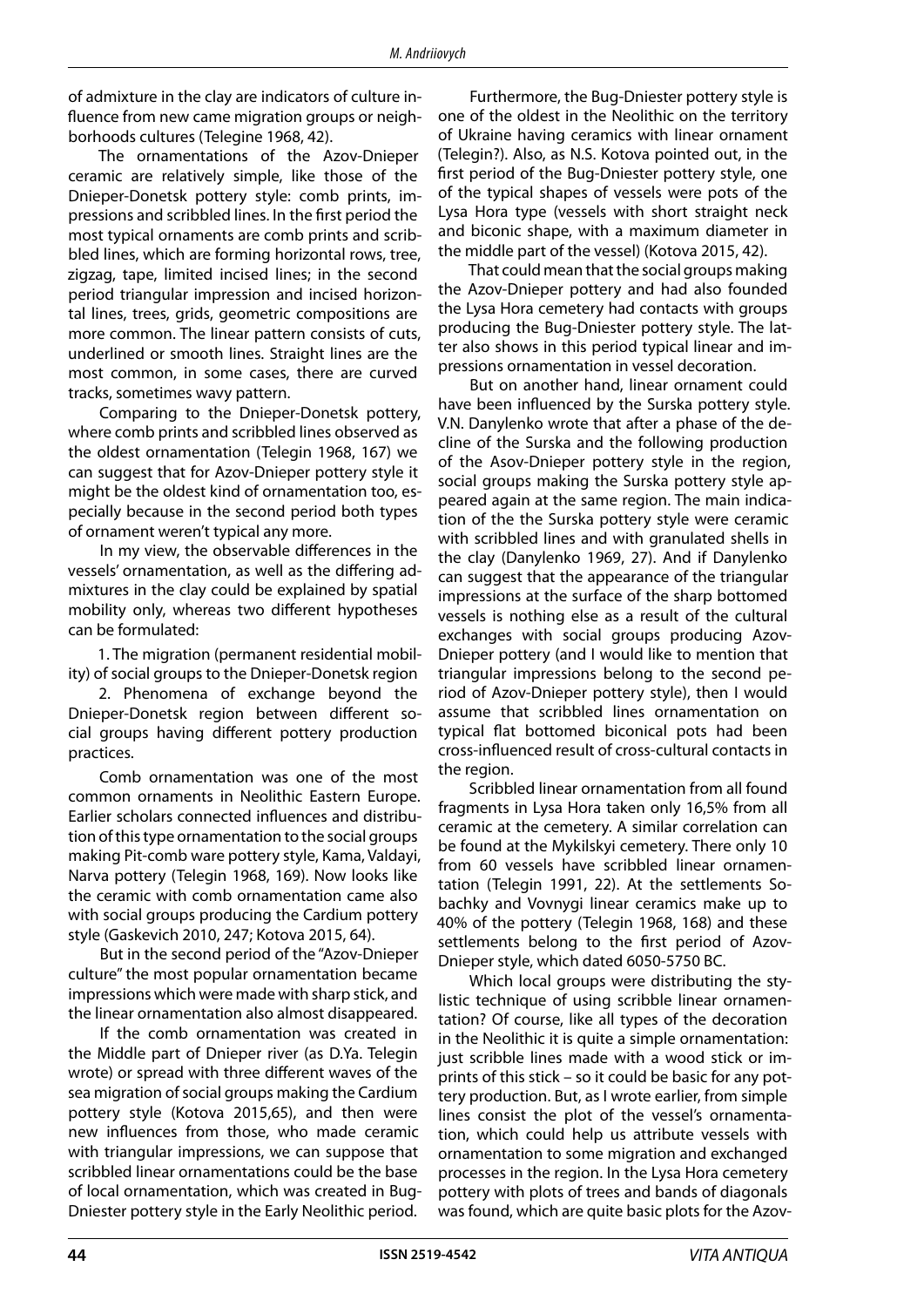Dnieper style, at the same time when Bug-Dniester linear pottery style at the second period had become more complicated with advanced geometrical compositions.

In all cemeteries and settlements ceramic fragments with several types of ornamentation on one fragment were found: comb prints with impressions, impressions with scribble lines, more rarely comb prints with lines. In the Lysa Hora cemetery several fragments with a combination of scribble lines and impressions were found too. There are at least two types of the ornaments combination:

 1. The body of the vessel had all ornamentation with linear prints and on the rim with diagonals of impressions (vessel № 3);

2. Different combination of ornaments on the vessels body (vessel № 45);

3. The vessels can have all surface decorated with impressions, but the inner part of the rim would have scribble diagonals inside.

With reference to the above formulated hypotheses, the question is: Are these combinations of different types of ornamentation is the result of an exchange between culturally different groups in the region and/or phases of adaptation and integration for the newcomers?

At this point of my research these questions cannot be answered yet. Unfortunately, there isn't a detailed plan from Lysa Hora excavations, but with the number written on the fragment, we can

reconstruct that the main concentration of ceramic with scribble lines were distributed to two parts of the cemetery. One concentration is on the squares 19, 20, 21 in which a grave with a full skeleton but without pits was found. This grave was determined by A.V. Bodyanskiy as to be one of the oldest graves at the Lysa Hora cemetery (Bodyanskiy 1961, 32). Another concentration is on the squares 5-6 in pit 3 and near it. In the rest of the cemetery surface single fragments which perhaps had scattered during the ritual were found.

Interesting is the fragment of the pot №81. It is a rim fragment with linear ornamentation all over the pot's surface, with scribble lines in the inner part of the rim. But what makes this fragment so specific is that – the part of the rim was broken and under the fracture is previous, older rim. So it looks like the rim was repaired after it had been damaged. It can be seen as an adaptation to the more contemporary and at this time more popular style of the rim. After reparation, the neck became higher and with the imitation of a collar, the inner part of the rim became cut inside.

The type of ornamentation and plots of the decoration on the vessels surface could together with the vessel's shape and admixtures in the clay give us an interesting view on phenomena of spatial mobility, migration and cultural exchange in Middle Dnieper region.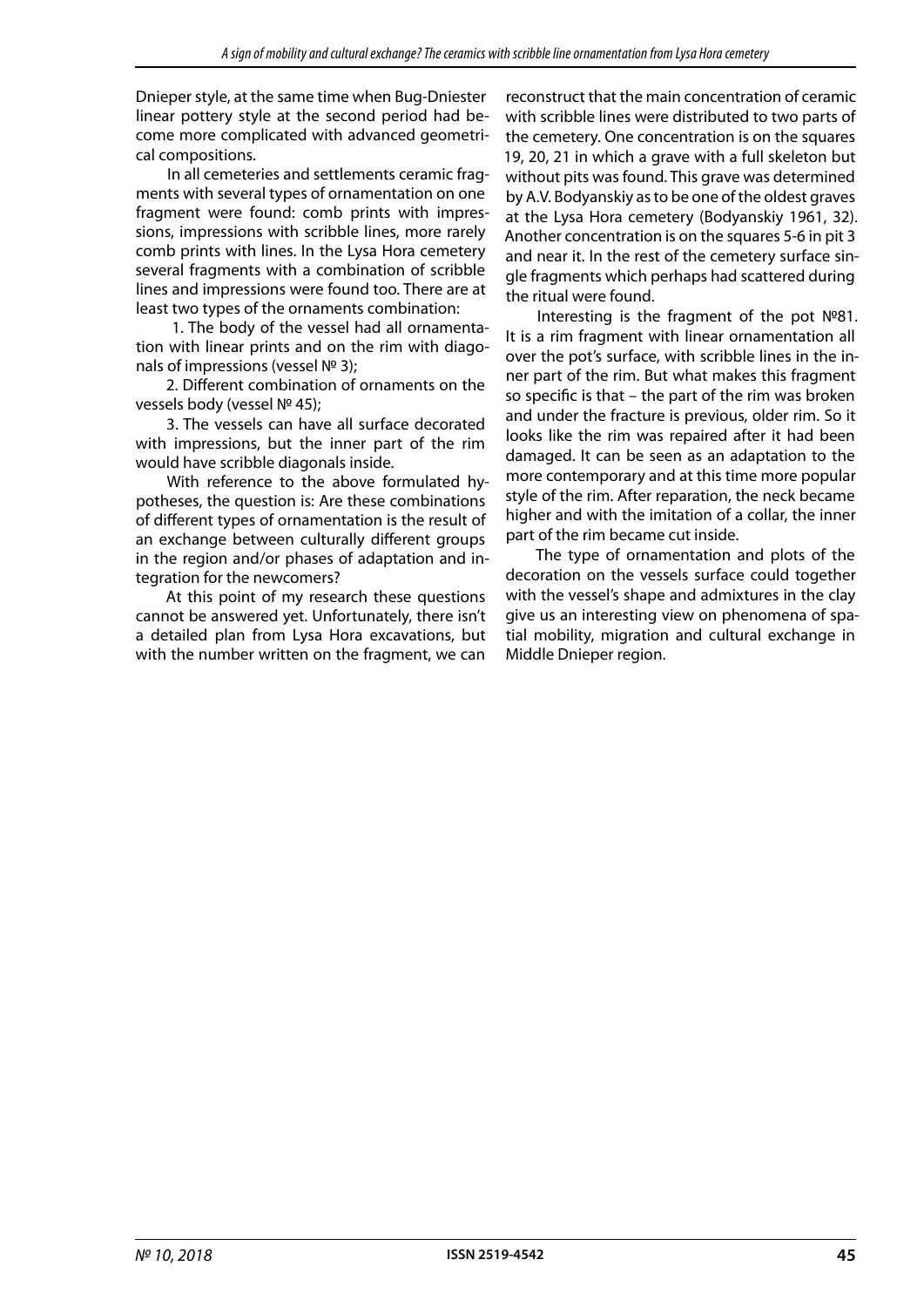### **References:**

Kotova, N.S. 2015. *Drevneyshaya keramika Ukrainy*. Kyiv. (In Russian).

Telegin, D.Ya. 1991. *Neoliticheskiye mogil'niki mariupol'skogo tipa*. Kyiv. (In Russian).

Telegin, D.Ya. 1968. *Dnipro-donets'ka kul'tura: do istoriyi naselennya epokhy neolitu — rann'oho metalu pivdnya Skhidnoyi Yevropy*. Kyiv. (In Ukrainian)

Gaskevich, D.L. 2010. Severo-pontiyskoye impresso: proiskhozhdeniye neoliticheskoy keramiki s grebenchatym ornamentom na yuge Vostochnoy Yevropy, *Stratum Plus*, **2**: 213-251. (In Russian).

Danylenko, V.N. 1969. *Neolit Ukrainy*. Kyiv. (In Russian).

Bodyanskiy, A.V. 1961. Lysogorskiy neoliticheskiy mogil'nik, *Kratkiye soobscheniya Instituta arheologii* **11**: 32-38. (In Russian).

### *Марта Андрійович*

## **Ознака мобільності та культурного обміну? Керіміка з лінійним орнаментом з Лисогірського неолітичного могильника**

На нижній терасі Каховського водосховища О.В. Бодянський в 1959 році дослідив Лисогірський могильник. На території могильника було знайдено 50 поховань з супровідним інвентарем. Серед знахідок було близько 80 горщиків. Могильник належить до IIБ періоду існування Азово-Дніпровської культури і датується 5200 – 4750 рр. до н.е.

Для Дніпро-Донецького регіону характерні три типи орнаментації на кераміці: гребінцевий штамп, наколи (насічки) та прокреслені лінії. Для першого періоду характерним орнаментом є гребінцевий штамп та прокреслені лінії; для другого періоду – підтрикутні наколи. На мою думку, відмінності орнаментації на кераміці, так само як різні домішки до тіста можуть бути поясненні двома гіпотезами:

1. Міграція постійної житлової мобільності соціальних груп в Дніпро-Донецькому регіоні.

2. Обміну за межами Дніпро-Донецького регіону між різними соціальними групами, що мають різну практику гончарного виробництва.

Найбільш розповсюдженим у першому періоді орнаментом був гребінцевий штамп. Але у другому періоді найпоширенішим орнаментом стає накольчатий орнамент, і разом з цим майже зникає орнамент з прокреслених ліній.

Якщо гребінцевий штамп був «винайдений» на території середньої течії Дніпра чи був впливом трьох хвиль міграції соціальних груп – носіїв кераміки стилю Кардіум (Cardium), а у другому періоді інший вплив на регіон від груп носіїв стилю кераміки з під трикутним накольчатим орнаментом, то ми можемо припустити, що орнамент з прокреслених ліній може бути локальним винаходом всередині Буго-Дністровського керамічного стилю під час раннього Неоліту.

Залишається питання: чи є комбінація різних типів орнаментації результатом обміну між культурно різними групами та/або фазами адаптації та інтеграції для новоприбулих членів групи? В обох випадках, що це може розповісти нам про мобільність, культурний обмін соціальних груп в неоліті в Середньому Придніпров'ї.

**Ключові слова:** *Могильники Маріупольського типу, кераміка, Середнє Придніпров'я, міграції*